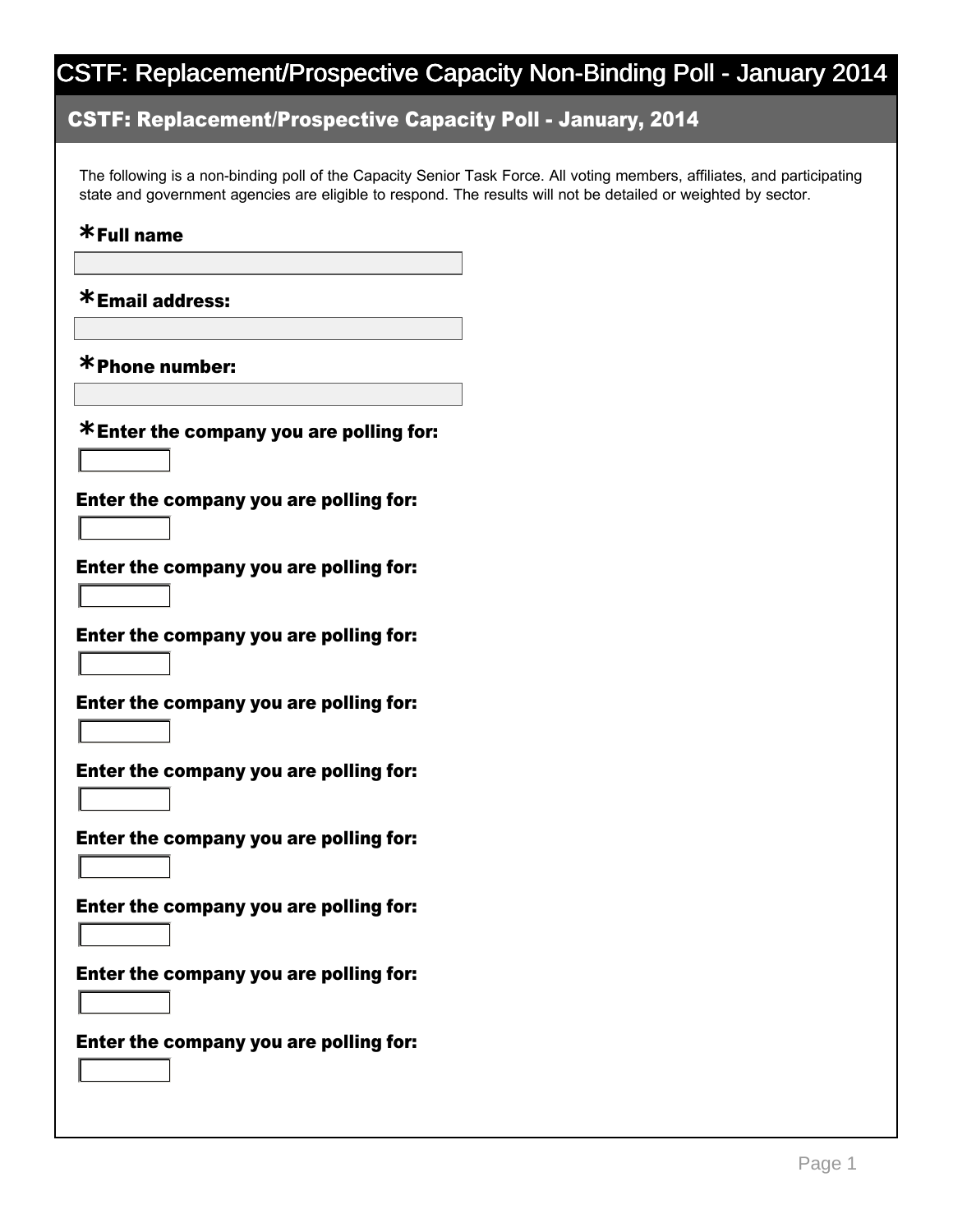Enter the company you are polling for:

Enter the company you are polling for: 6

Enter the company you are polling for:

Enter the company you are polling for:

Enter the company you are polling for:

6

6

6

6

6

6

6

Enter the company you are polling for:

Enter the company you are polling for:

Enter the company you are polling for:

Enter the company you are polling for: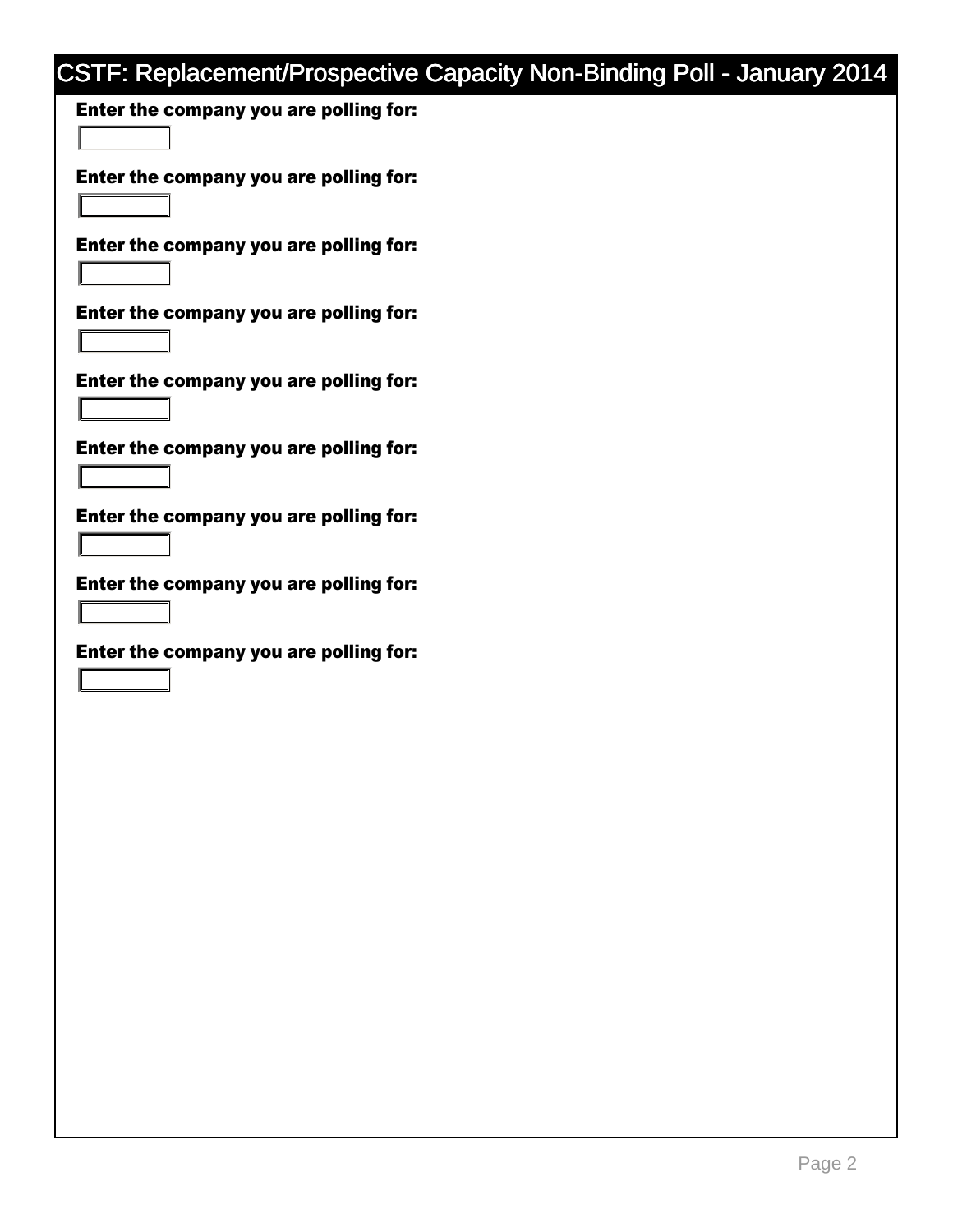#### Solution Timing

### POLL: Should the CSTF recommend a solution to the MRC that aims to eliminate or **\*** measurably reduce speculative offers in the BRA?

Yes, this issue needs to be addressed prior to the 2014 BRA.

Yes, but the Task Force should take more time to vet a proposal even if it means not having a solution in place for the 2014 BRA.

This issue does not need to be addressed at this time.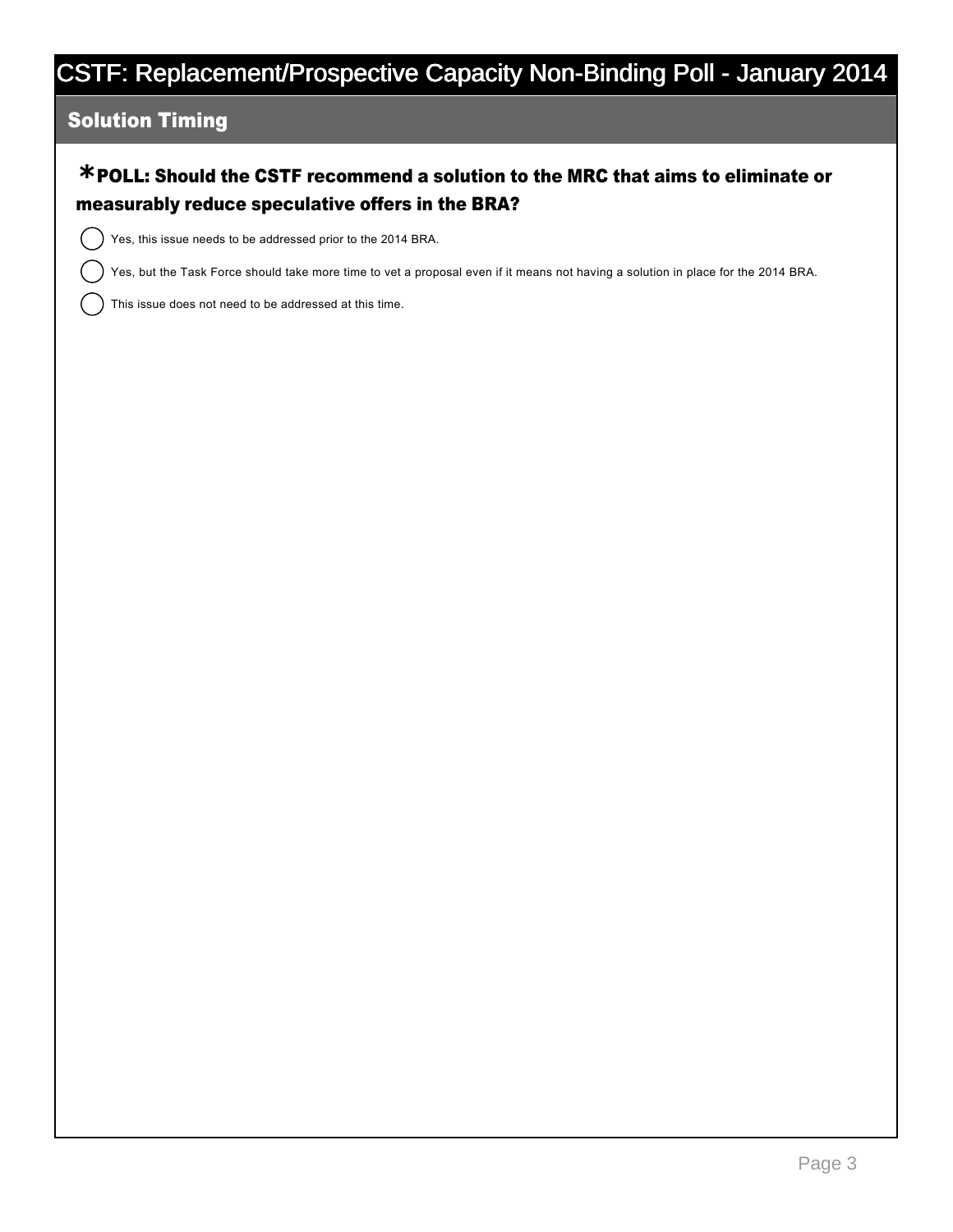#### IA Settlement Adjustment

POLL: Do you believe that a solution addressing speculative offers in the BRA should **\*** introduce a measure to remove profit from certain cleared buy bids in an incremental auction (IA Settlement Adjustment)?

Yes, I can support the IA Settlement Adjustment described in Package 2.

Yes, I can support the IA Settlement Adjustment described in Package 5.

Yes, I can support the IA Settlement Adjustment described in Package 6.

Yes, I can support the IA Settlement Adjustment described in Package 8.

I can not support any IA Settlement Adjustment.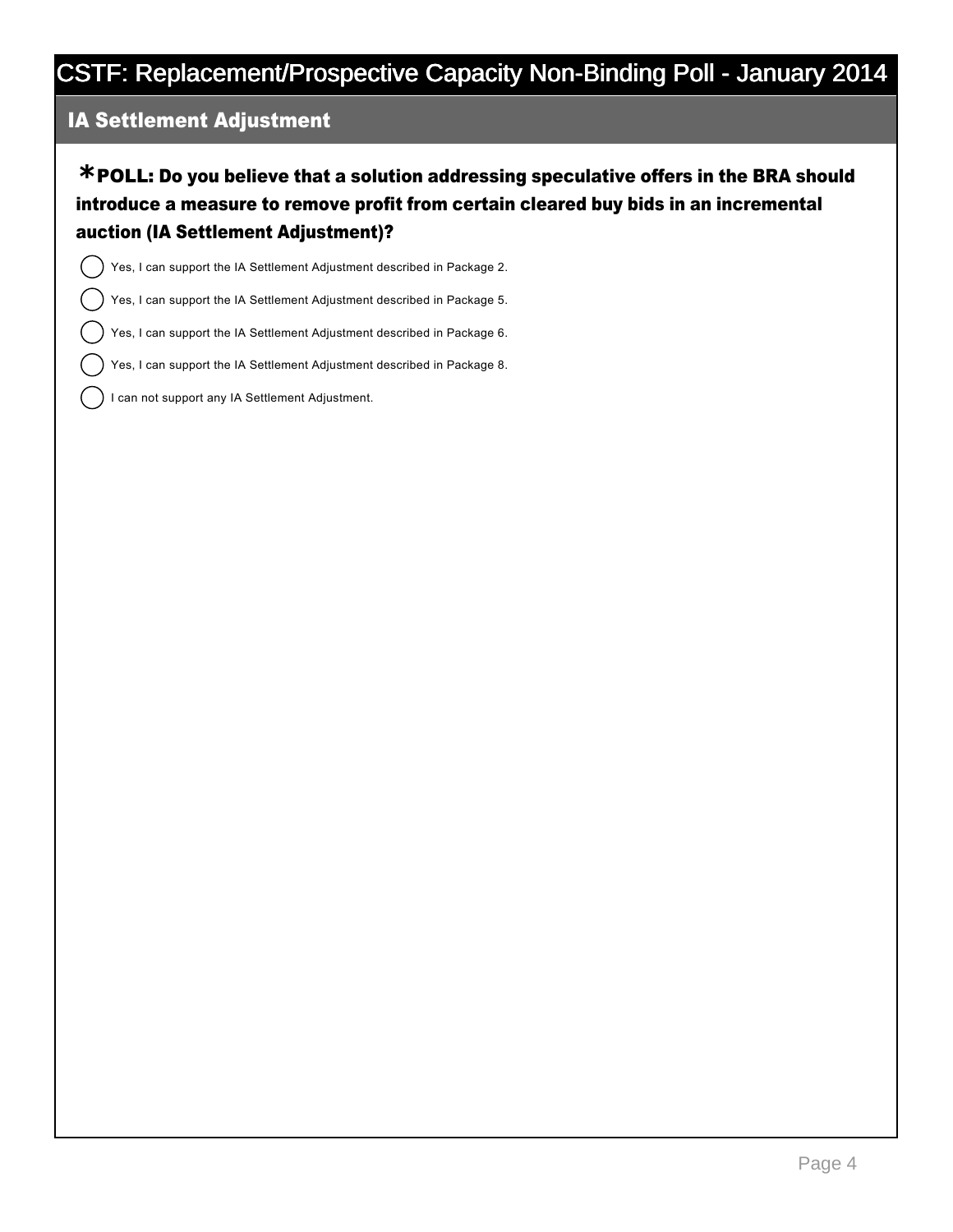### Addressing Speculative Offers

POLL: Do you believe that a solution to addressing speculative offers in the BRA **\*** should include stronger measures than what exist today to ensure that commitments made in the BRA intend to provide physical capacity in the Delivery Year?

| √es |
|-----|
| No  |

Could you support stricter development milestones that, if met, reduce a resource's **\*** post-auction credit obligation?



Could you support stricter development milestones that, if met, reduce a resource's **\*** post-auction credit obligation AND their Capacity Resource Deficiency Charge?

Yes No.

Could you support additional tariff language indicating that a resource offering into the **\*** BRA is making a physical commitment to deliver that specific resource which was offered?

Yes No.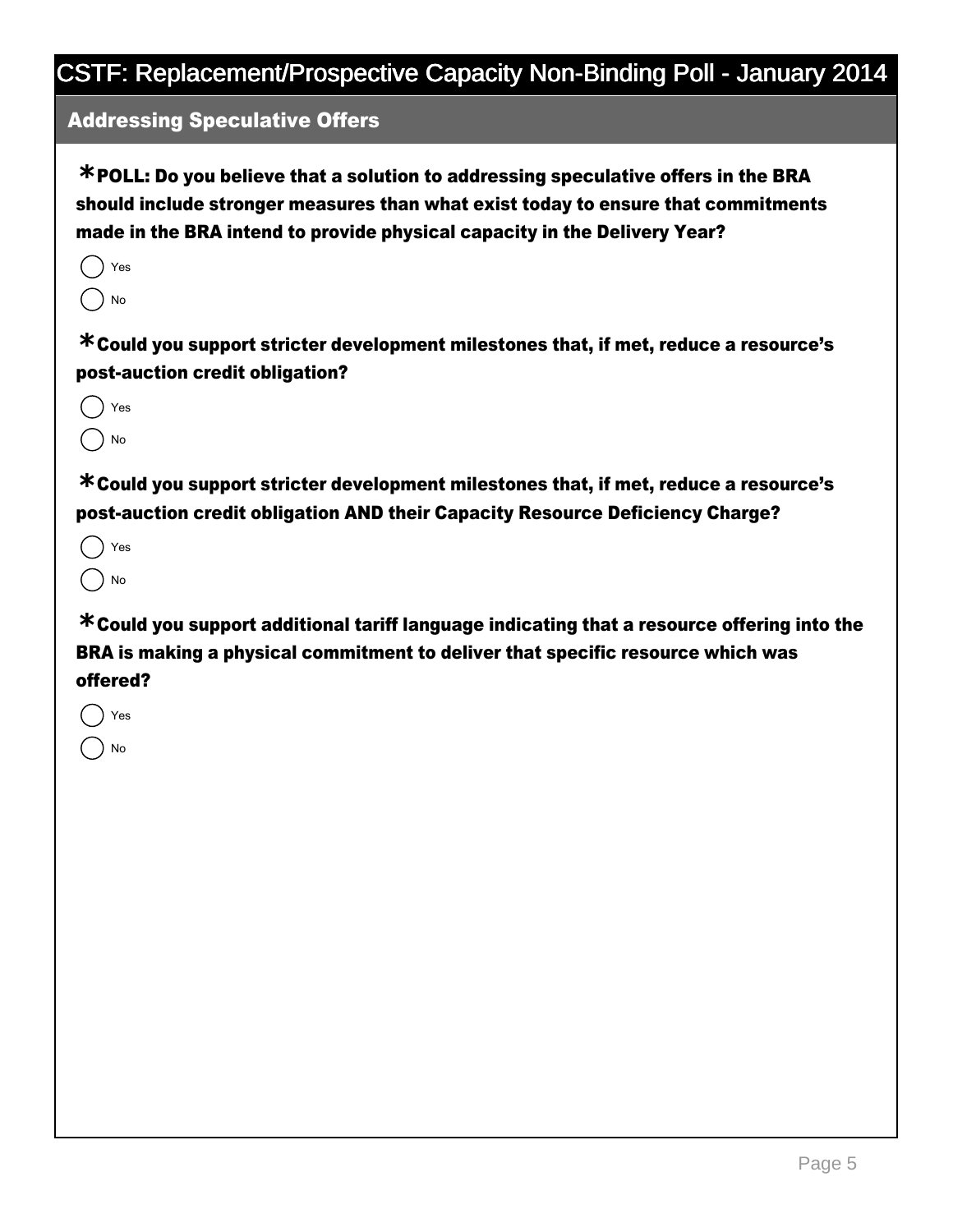#### Officer Certification

POLL: Could you support a new requirement requiring each resource cleared in the **\*** BRA to submit an officer certification prior to an IA indicating they either plan to physically deliver or replace their BRA commitment. And, if replacing, enter a bid at the maximum price at which that auction can clear?

|  | 'es |
|--|-----|
|  | No  |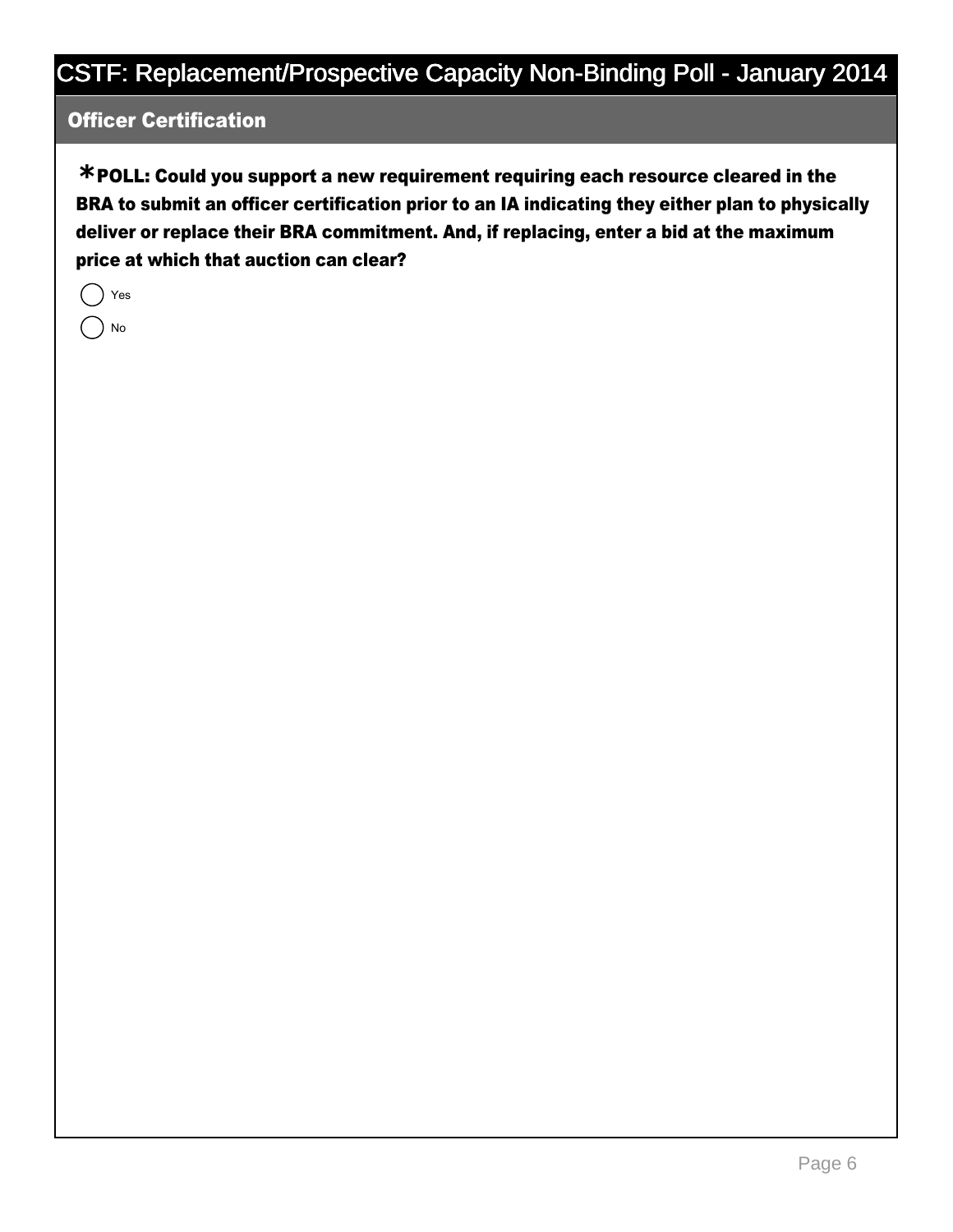### Proposal Support

### POLL: If you had to support one proposal at this time, which proposal could you **\*** support? (see Matrix attached to poll email for full detail).



Page 7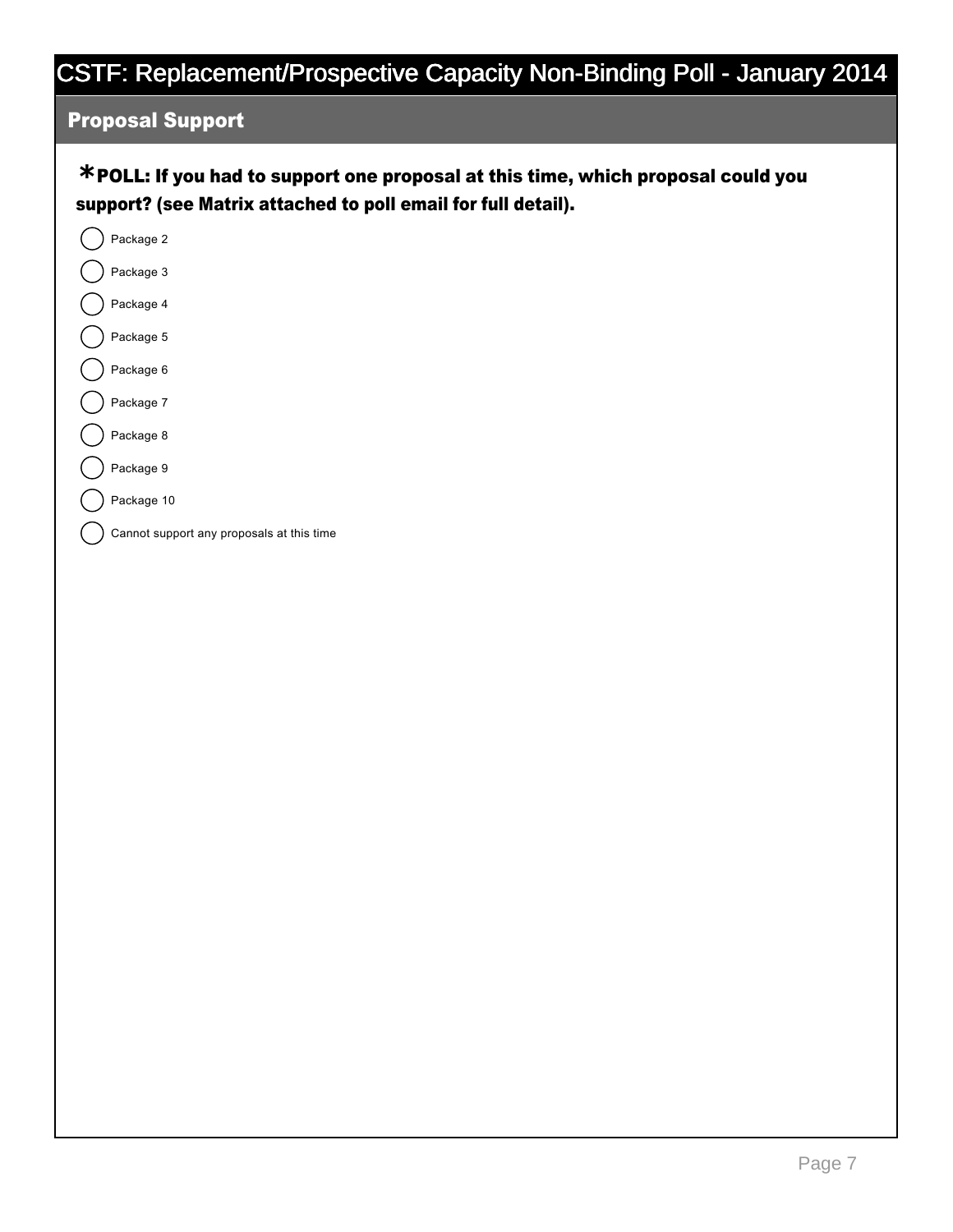| $\ldots$<br>- 91<br><b>COLLEGE</b><br>$\sim$ 11                                    | $-221$<br>27 |
|------------------------------------------------------------------------------------|--------------|
| *POLL: Would you be willing to support another proposal if a certain component was |              |
| changed?                                                                           |              |
| Package 2                                                                          |              |
| Package 3                                                                          |              |
| Package 4                                                                          |              |
| Package 5                                                                          |              |
| Package 6                                                                          |              |
| Package 7                                                                          |              |
| Package 8                                                                          |              |
| Package 9                                                                          |              |
| Package 10                                                                         |              |
| No                                                                                 |              |
| What component would need to change, and what change(s) would you make?            |              |
|                                                                                    |              |

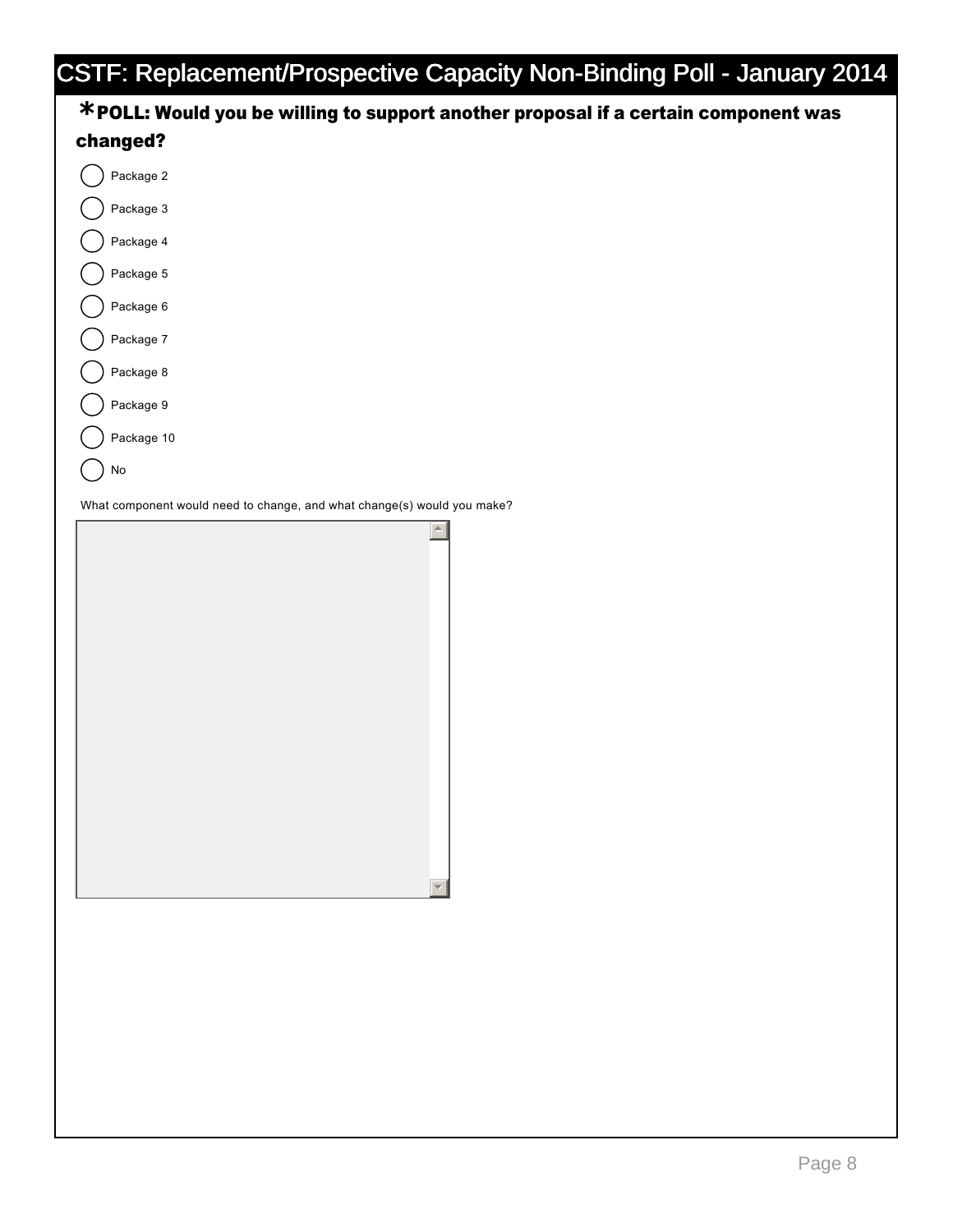POLL: Please rank the 3 proposals you could support, or that you could live with if they **\*** were changed slightly. Rank in order, with #1 being the one you most prefer, and #3, the least.

|            | $\overline{2}$ | 3 |
|------------|----------------|---|
| Package 2  |                |   |
| Package 3  |                |   |
| Package 4  |                |   |
| Package 5  |                |   |
| Package 6  |                |   |
| Package 7  |                |   |
| Package 8  |                |   |
| Package 9  |                |   |
| Package 10 |                |   |